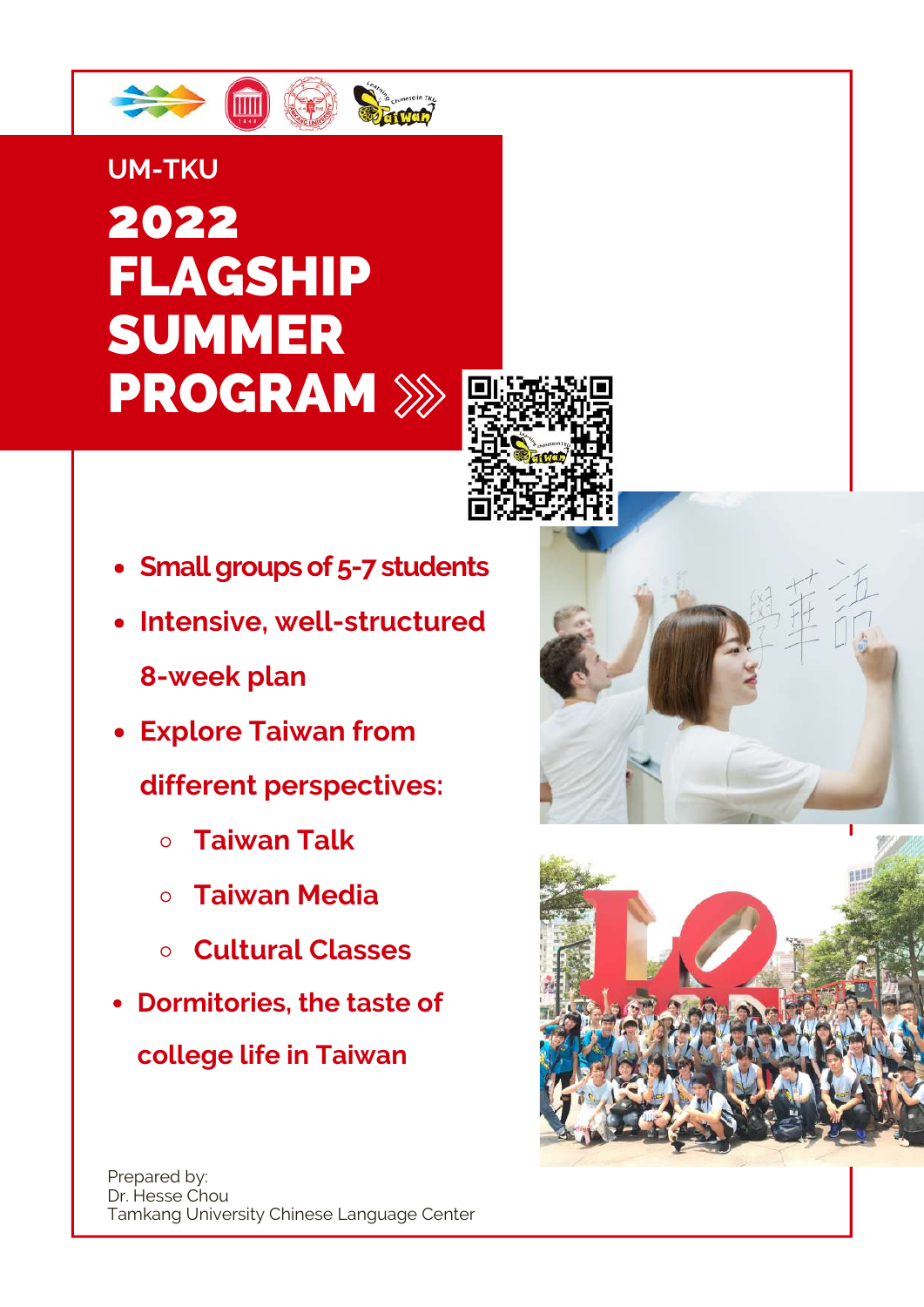### HOST INSTITUTION

**TAMKANG UNIVERSITY CHINESE LANGUAGE CENTER**



The oldest private university in Taiwan



Recipient of an international Safe School designation



Second largest Language Center in Taiwan



Level A in overall performance, awarded by the Ministry of Education

### **2021 Academic Program Post-OPI Test Results:**

- **>80% of students progressed by two sub-levels**
- **>50% progressed by three levels**





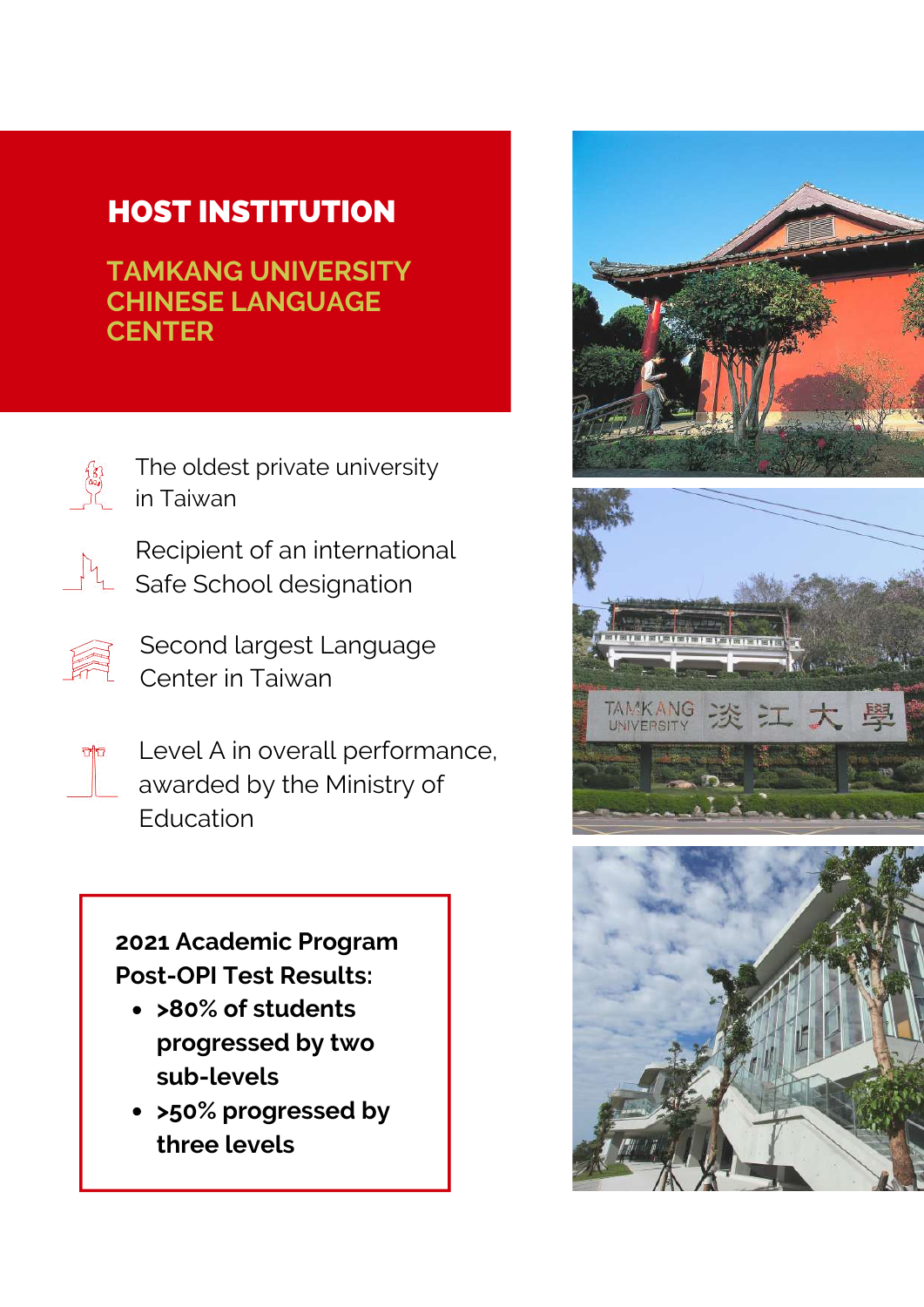### PROGRAM DESCRIPTION

The UM-TKU 2022 Summer Flagship program is designed for students who are affiliated with the Chinese Flagship Program and who have achieved Novice-High proficiency according to the American Council of Teaching Foreign Language guidelines (ACTFL scale).

The Tamkang University Chinese Language Center has been offering intensive and interactive summer Chinese-language programs for over 16 years. TKU believes that students learn effectively through a well-structured academic program, coupled with interactions with native Chinese-speaking locals. Boosting the language proficiency of students who complete the program by at least one sub-level is expected.

During the 2022 summer program, we no doubt will continue to face the challenge of the COVID-19 pandemic. Since student safety will come first in our planning, in order to ensure that classes will not be cancelled due to potential travel restrictions, TKUCLC will plan to have virtual classes as a backup. Details will be provided at a later date.



#### **PROGRAM TYPE:**

*Online (during the Quarantine Period) & In-Person*



**PROGRAM LENGTH:**

*8 weeks*



#### **PROGRAM DURATION:**

*June 14 ~ August 6, 2022*



#### **CLASS HOURS:**

*140 hours in total, group class: 122 hours Taiwan talks + cultural excursions + cultural classes: 18 hours*



#### **PROGRAM FEE: USD \$4,800**

*Including tuition fee, textbooks, cultural excursions, cultural classes, dormitory (quad room)*



#### **QUARANTINE RELATED FEES: USD \$2,500**

*Including quarantine hotel (1+14days), self-health management (7 days), RT-PCR registration fees, transportation fees. RT-PCR fee before returning to the U.S.*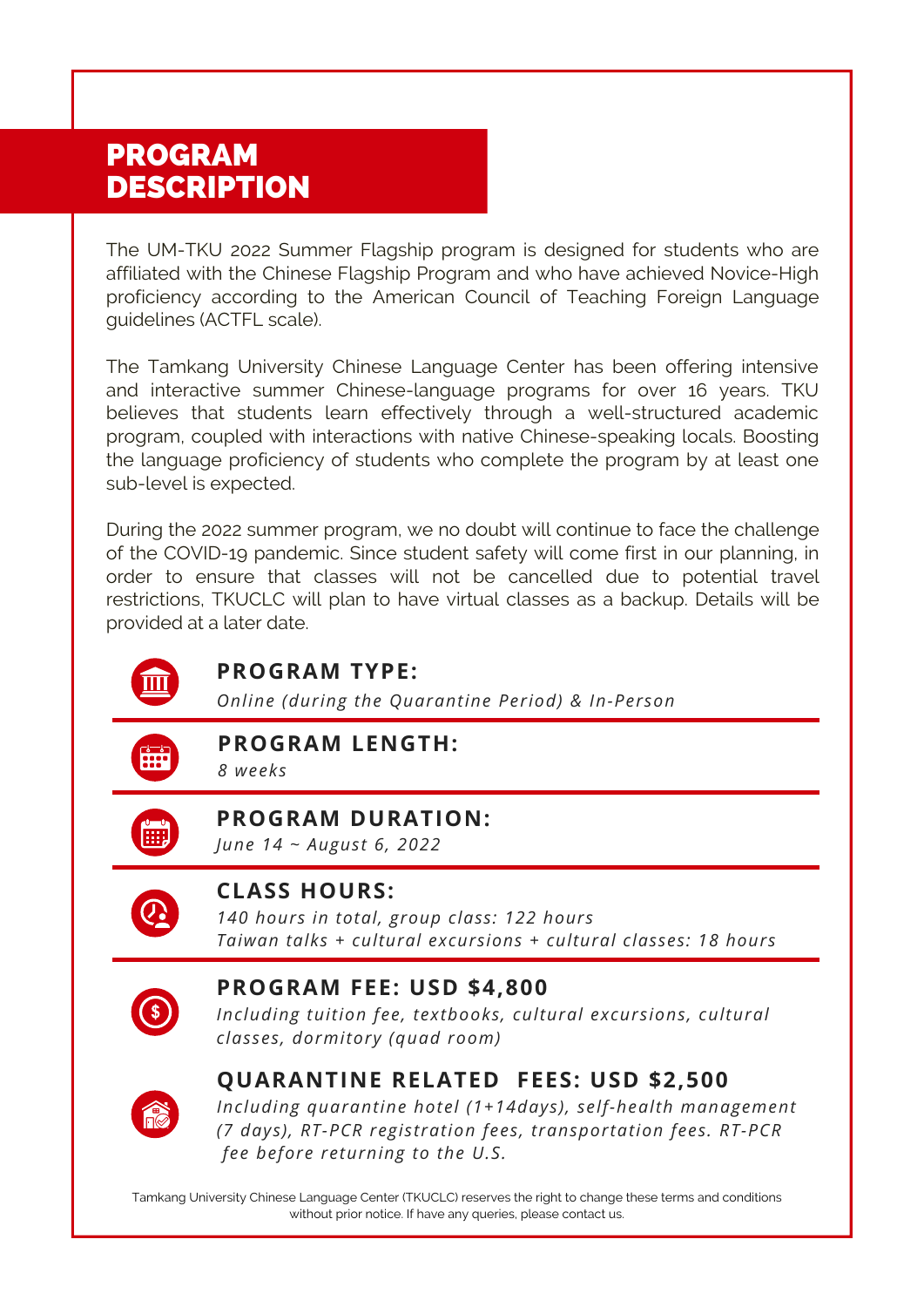### ACADEMICS

#### **Novice High to Intermediate Mid Program in Chinese**

The course content is designed mainly to train novice-high level learners with additional practice in spoken and written language. After the program is completed, learners will be able to pass the higher-level Oral Proficiency Test (OPI). Chinese listening, speaking and reading will be improved. Learners will also increase their vocabulary so that they can fluently use daily vocabulary and grammar to communicate in Chinese conversations in real life.

#### **Intermediate High & Above Program in Chinese**

The course content is designed primarily to train Intermediate-High to Advanced-Low learners. The main course content includes modern life, job hunting, social development, cultural customs, current events, residency, location, sceneries, economic and related historical backgrounds. After the program is completed, learners will have the ability to pass the Advanced-Mid or higher level and will have boosted their communication and listening skills in Chinese.

### **Teaching Materials:**

- Modern Chinese, Vol. 2-4
- A Course in Contemporary Chinese,Vol.2-4
- News, Views, and other self-edited supplementary materials

#### **Assessment:**

- Performance in class, on homework, assignments, presentations, and reports
- Weekly quizzes and dictations
- Midterm and final exam



### **CREDITS**

Credits earned after completion of the program will be determined by each student's home institution. TKUCLC will issue a transcript and Certificate of Completion to students after completion of the program.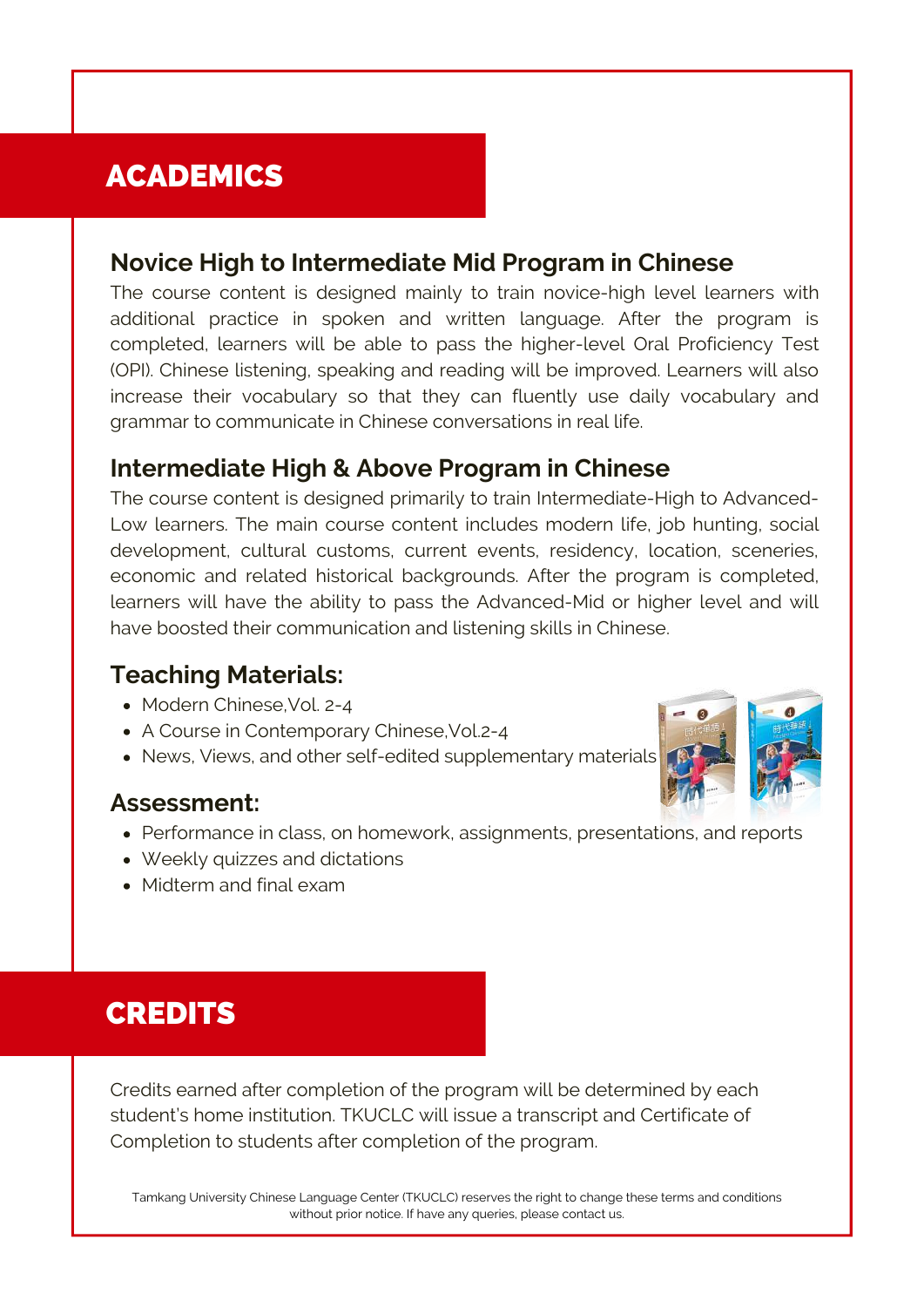### FEE

### **Program Fee Includes:**

Non-refundable deposit (due March 16, 2022) Tuition fee balance (due Apr 29, 2022) Fees include tuition, textbooks, Taiwan walk culture classes, university dormitory (quad room)

USD \$2,500 Quarantine related costs (due Apr 29, 2022) Including quarantine hotel (1+14 days), Self-health management (7 days), RT-PCR registration fee, Transportation fee and RT-PCR fee before returning to the U.S.

USD \$500 USD \$4,300

### **Payment**

Please make the payments through **wire transfer** or by **credit card**.

### **Wire transfer (Bank Information)**

Beneficiary Bank: FIRST COMMERCIAL BANK, TAIPEI, TAIWAN SWIFT Code: FCBKTWTPXXX Beneficiary: TAMKANG UNIVERSITY Beneficiary A/C: 162-10-004528 Bank Branch: Xinyi Branch Bank Address: No.7, Sec.3, Hsin-Yi Rd., Da'an Dist., Taipei City 106, Taiwan (R.O.C.) Please email Jenny after you have completed the wire transfer.

### **Credit Card**

Please email Jenny for an online payment request.

### **Refund Policy**

- TKU's refund policy complies with the Regulations for Implementation of 1. Continuing Education at Higher Education Institutions, enacted by the R.O.C Ministry of Education.
- 2. Students are required to fill out the refund application form and email it to us.
	- o If your application is submitted prior to the beginning of the program: 90% refund of the refundable tuition fee.
	- o If your application is submitted before completing one-third of the program: 50% refund of the refundable tuition fee.
	- o If your application is submitted after completing one-third of the program: no refund.
- 3. A full refund (including the non-refundable deposit) will be provided if the program is cancelled due to low enrollment or for other reasons not the responsibility of the individual student.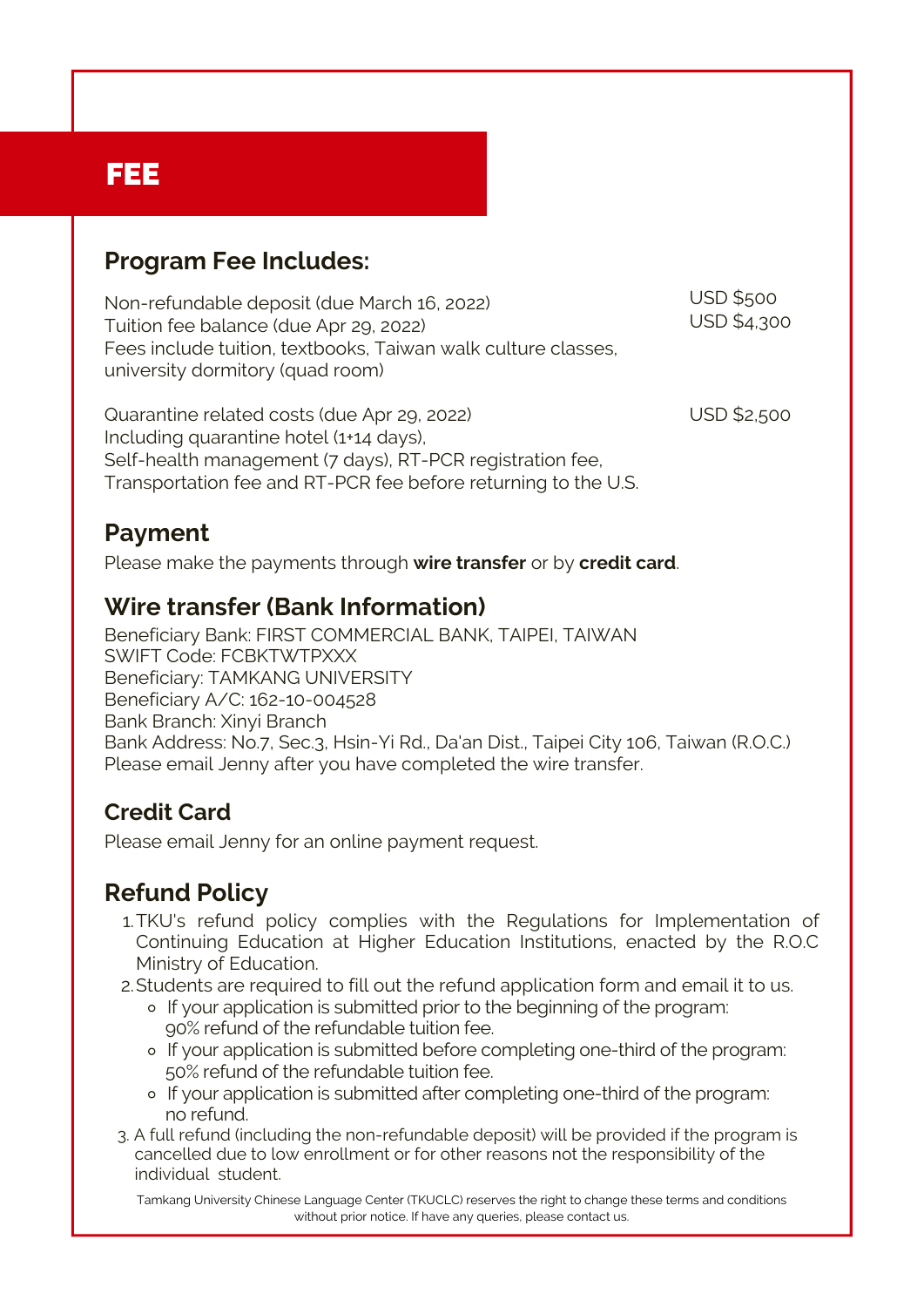## CALENDAR

F

| Time/Date                   | Event                                                                                                                                                                                         |
|-----------------------------|-----------------------------------------------------------------------------------------------------------------------------------------------------------------------------------------------|
| Feb 7, 2022 7PM EST         | Online Information Session One                                                                                                                                                                |
| Feb 15, 2022 7PM EST        | Online Information Session Two                                                                                                                                                                |
| Mar 4, 2022                 | <b>Online Application Due</b><br>APPLY<br>ONLINE                                                                                                                                              |
| Mar 9, 2022                 | Announcement of the Acceptance List                                                                                                                                                           |
| Mar 16, 2022                | Non-refundable Deposit Due (USD \$500)                                                                                                                                                        |
| Apr 29, 2022                | Quarantine Related Fees +<br>Tuition Balance Due (USD \$6,800)                                                                                                                                |
| May 2, 2022 - May 13, 2022  | Online placement test                                                                                                                                                                         |
| Jun 13, 2022                | [Arrive in Taiwan]<br>Date: Jun 13, 2022<br><b>SET Flight Schedule</b><br>Flight number: UA781, United Airlines<br>Depart SFO: Sun, Jun 12 2:50PM SFO<br>Arrive TPE: Mon, Jun 13 6:45PM GMT+8 |
| Jun 14, 2022 - Jun 27, 2022 | Quarantine Period (2 weeks)<br>@ Quarantine Facility                                                                                                                                          |
| Jun 28, 2022 - Jul 4, 2022  | Self-Health Management (1 week)<br>@ Nearby hotel                                                                                                                                             |
| Jul 5, 2022 - Aug 6, 2022   | Quarantine Finished! (5 weeks)<br>@ TKU Dormitory                                                                                                                                             |
| Aug 6, 2022                 | Recommended Flight Schedule for return<br>Flight number: UA872, United Airlines<br>Depart TPE: Sat, Aug 69:50AM GMT+8<br>Arrive SFO: Sat, Aug 66:45AM SFO                                     |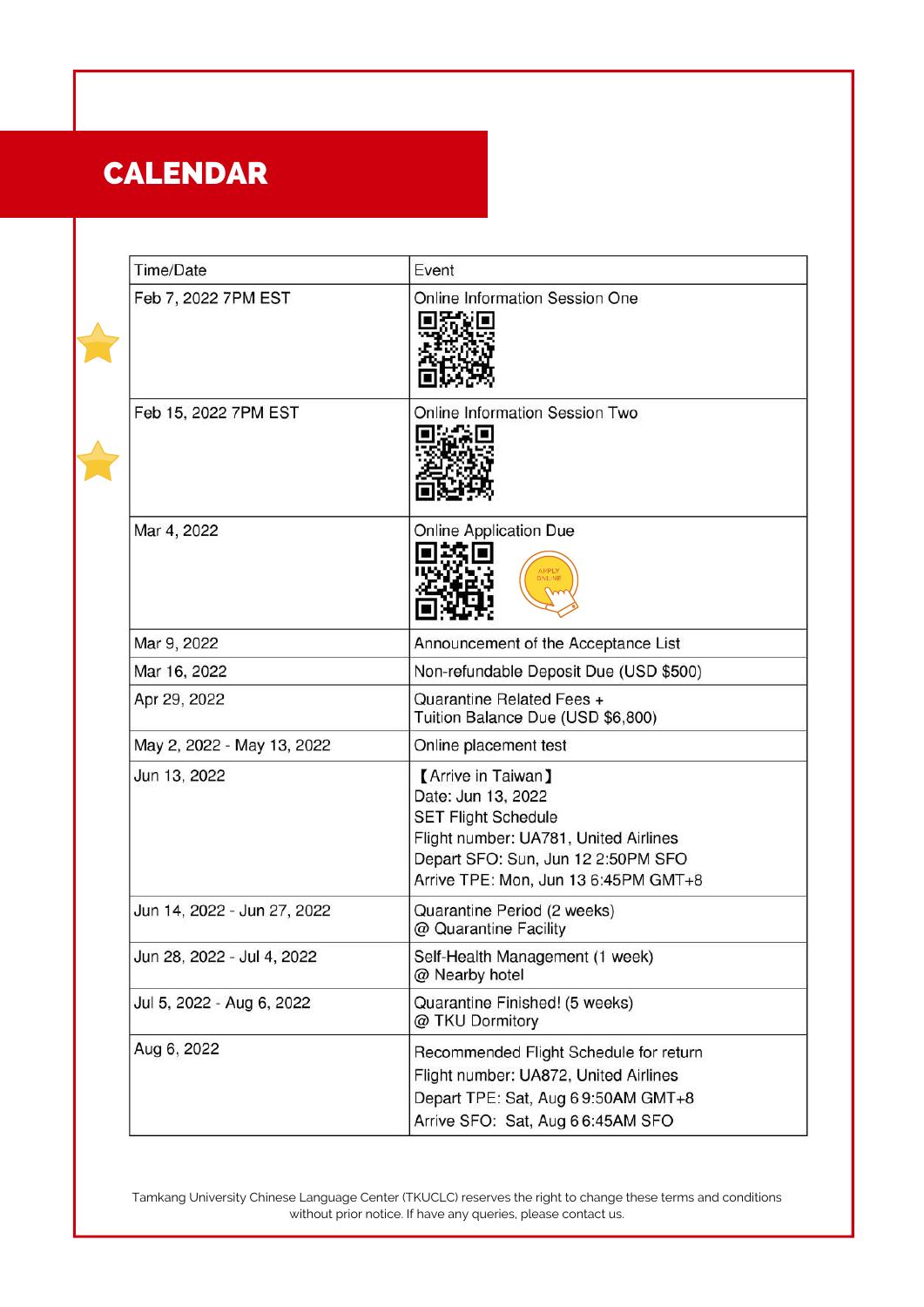### PROGRAM SCHEDULE (On line) Week 1-4

| ONLINE                                 | Week 1                     |            | 6/13                                                                    | 6/14                                           | 6/15                    | 6/16                    | 6/1 | 6/18 | 6/19 |  |  |
|----------------------------------------|----------------------------|------------|-------------------------------------------------------------------------|------------------------------------------------|-------------------------|-------------------------|-----|------|------|--|--|
|                                        | Date/Time                  | Duration   | Mon                                                                     | Tue                                            | Wed                     | Thu                     | Fri | Sat  | Sun  |  |  |
| Quarantine<br>Period                   | 09:10-10:00                | 1HR        |                                                                         | <b>Breakfast</b>                               |                         |                         |     |      |      |  |  |
|                                        | 10:10-12:00                | 2HR        |                                                                         | <b>Language Classes</b><br>Free<br><b>Tech</b> |                         |                         |     |      | Free |  |  |
|                                        | 12:00-13:00                | 1HR        | Arrive Taiwan-                                                          |                                                |                         |                         |     |      |      |  |  |
|                                        | 13:10-15:00                | 2HR        | Check in the                                                            |                                                | <b>Language Classes</b> |                         |     |      |      |  |  |
|                                        | 15:10-17:00                | 2HR        | Quarantine                                                              | Free                                           |                         | Free                    |     |      |      |  |  |
|                                        | 17:00-19:00                | 2HR        | Hotel                                                                   | Dinner                                         |                         |                         |     |      |      |  |  |
|                                        | 19:00-22:30                | 3.5HR      |                                                                         |                                                |                         |                         |     |      |      |  |  |
|                                        | 22:30-                     |            |                                                                         | Free                                           |                         |                         |     |      |      |  |  |
|                                        |                            |            |                                                                         |                                                |                         |                         |     |      |      |  |  |
| <b>ONLINE</b>                          | Week 2                     |            | 6/20                                                                    | 6/21                                           |                         |                         |     | 6/25 | 6/26 |  |  |
|                                        | Date/Time                  | Duration   | Mon                                                                     | Tue                                            | Wed                     | Thu                     | Fri | Sat  | Sun  |  |  |
|                                        | 09:10-10:00                | 1HR        |                                                                         | <b>Breakfast (The Quarantine Hotel)</b>        |                         |                         |     |      |      |  |  |
|                                        | 10:10-12:00                | 2HR        | <b>Language Classes</b><br>Lunch (The Quarantine Hotel)                 |                                                |                         |                         |     |      | Free |  |  |
|                                        | 12:00-13:00                | 1HR        |                                                                         |                                                |                         |                         |     |      |      |  |  |
| Quarantine                             | 13:10-15:00                | 2HR        |                                                                         |                                                | <b>Language Classes</b> |                         |     |      |      |  |  |
| Period                                 | 15:10-17:00                | 2HR        | Free                                                                    |                                                |                         |                         |     |      | Free |  |  |
|                                        | 17:00-19:00                | 2HR        | Dinner (The Quarantine Hotel)                                           |                                                |                         |                         |     |      |      |  |  |
|                                        | 19:00-22:30                | 3.5HR      |                                                                         |                                                |                         |                         |     |      |      |  |  |
|                                        | $22:30-$                   |            | Free                                                                    |                                                |                         |                         |     |      |      |  |  |
|                                        |                            |            |                                                                         |                                                |                         |                         |     |      |      |  |  |
| <b>ONLINE</b>                          | Week 3                     |            | 6/27                                                                    | 6/28                                           | 6/29                    | 6/30                    | 7/1 | 7/2  | 7/3  |  |  |
| $6/13 - 6/27$                          | Date/Time                  | Duration   | Mon                                                                     | Tue                                            | Wed                     | Thu                     | Fri | Sat  | Sun  |  |  |
| Quarantine                             | 09:10-10:00                | 1HR        | <b>Breakfast (The Quarantine Hotel)</b><br><b>Breakfast</b>             |                                                |                         |                         |     |      |      |  |  |
| Period                                 | 10:10-12:00                | 2HR        | Test                                                                    | <b>Classes</b>                                 | out: the                | <b>Language Classes</b> |     |      |      |  |  |
|                                        | 12:00-13:00                | 1HR        | Lunch (The Quarantine Hotel)<br>Lunch                                   |                                                |                         |                         |     |      |      |  |  |
| $6/28 - 7/4$                           | 13:10-15:00                | 2HR        | <b>Language Classes</b><br>Test                                         |                                                |                         |                         |     |      |      |  |  |
| Self-Health                            | 15:10-17:00                | 2HR        | Free                                                                    |                                                |                         |                         |     |      |      |  |  |
| Management                             | 17:00-19:00                | 2HR        | Dinner (The Quarantine Hotel)<br><b>Dinner</b>                          |                                                |                         |                         |     |      |      |  |  |
| 19:00-22:30<br>3.5HR<br>Free<br>Period |                            |            |                                                                         |                                                |                         | Free                    |     |      |      |  |  |
| Curfew<br>22:30-                       |                            |            |                                                                         |                                                |                         |                         |     |      |      |  |  |
| <b>IN Class</b>                        | Week 4                     |            | 7/4                                                                     | 7/5                                            | 7/6                     | 7/7                     | 7/8 | 7/9  | 7/10 |  |  |
|                                        | Date/Time                  | Duration   | Mon                                                                     | Tue                                            | Wed                     | Thu                     | Fri | Sat  | Sun  |  |  |
| 7/4                                    |                            |            |                                                                         |                                                |                         |                         |     |      |      |  |  |
| Self-Health                            | 09:10-10:00                | 1HR<br>2HR | <b>Breakfast</b>                                                        |                                                |                         |                         |     |      |      |  |  |
| Management                             | 10:10-12:00<br>12:00-13:00 | 1HR        | <b>Language Classes</b><br><b>Language Classes</b><br>out: the<br>Lunch |                                                |                         |                         |     |      |      |  |  |
| Period                                 | 13:10-15:00                | 2HR        | <b>Language Classes</b><br><b>Language Classes</b><br>Environ<br>Free   |                                                |                         |                         |     |      |      |  |  |
|                                        | 15:10-17:00                | 2HR        |                                                                         |                                                |                         |                         |     |      |      |  |  |
| $7/5 - 7/8$                            | 17:00-19:00                | 2HR        |                                                                         |                                                | <b>Dinner</b>           |                         |     |      |      |  |  |
| In Class                               | 19:00-22:30                | 3.5HR      |                                                                         |                                                | Free                    |                         |     |      | Free |  |  |
|                                        |                            |            | Curfew                                                                  |                                                |                         |                         |     |      |      |  |  |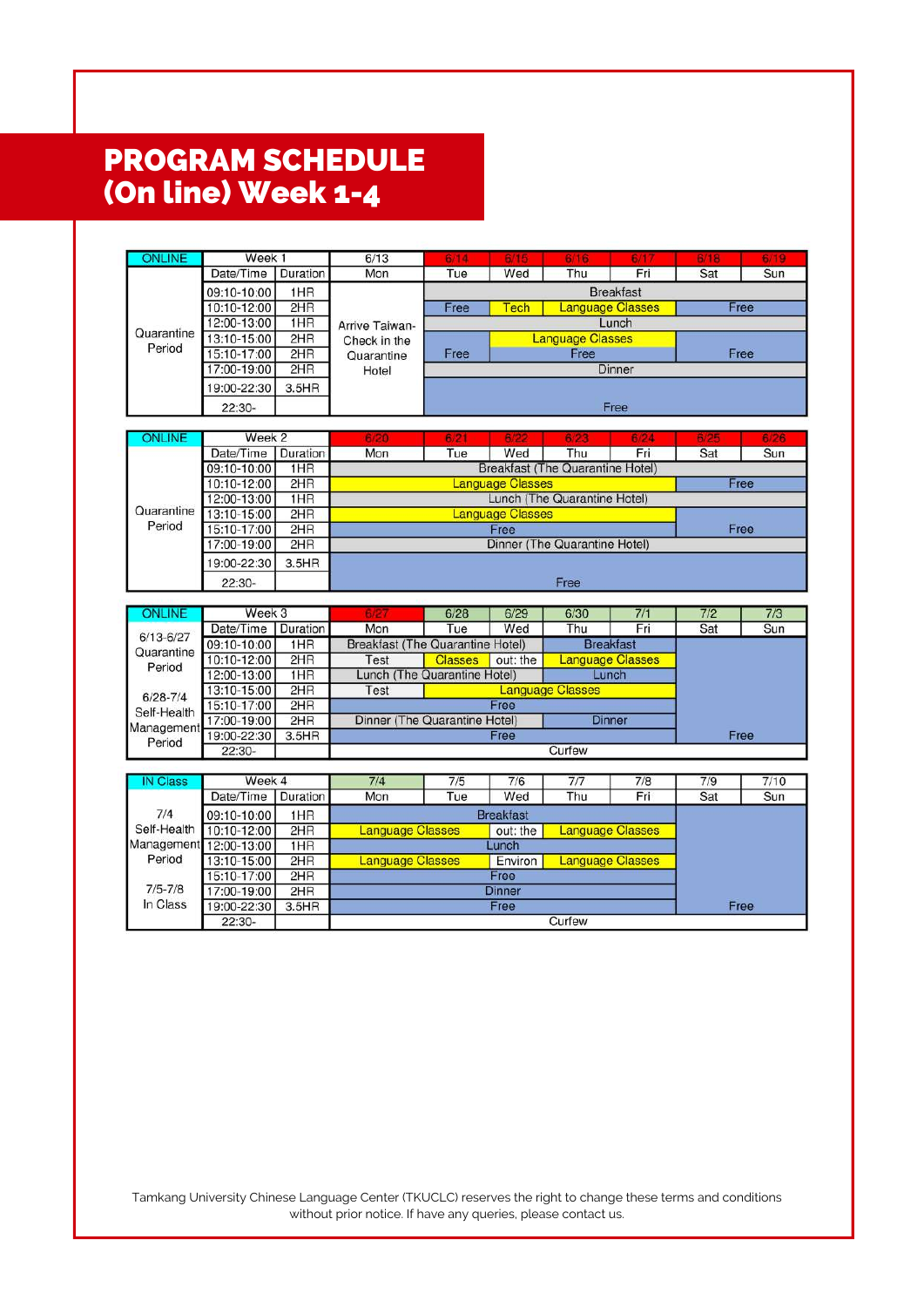### PROGRAM SCHEDULE (In Person) Week 5-8

| <b>IN CLASS</b> | Week 5                     |              | 7/11                                            | 7/12                    | 7/13             | 7/14            | 7/15               | 7/16 | 7/17 |  |
|-----------------|----------------------------|--------------|-------------------------------------------------|-------------------------|------------------|-----------------|--------------------|------|------|--|
|                 | Date/Time   Duration       |              | Mon                                             | Tue                     | Wed              | Thu             | Fri                | Sat  | Sun  |  |
|                 | 09:10-10:00                | 1HR          |                                                 |                         |                  |                 |                    |      |      |  |
|                 | 10:10-12:00                | 2HR          |                                                 | Talk                    |                  |                 |                    |      |      |  |
|                 | 12:00-13:00                | 1HR          | <b>Language Classes</b><br>Lunch                |                         |                  |                 |                    |      |      |  |
|                 | 13:10-15:00                | 2HR          | <b>Language Classes</b>                         |                         |                  |                 | <b>Field Trip</b>  |      |      |  |
|                 | 15:10-17:00                | 2HR          | Free<br><b>Partners</b><br>Free<br><b>Class</b> |                         |                  |                 | Free               |      |      |  |
|                 | 17:00-19:00                | 2HR          | <b>Dinner</b>                                   |                         |                  |                 |                    |      |      |  |
|                 | 19:00-22:30                | 3.5HR        | Free                                            |                         |                  |                 |                    | Free |      |  |
|                 | $22:30-$                   |              | Curfew                                          |                         |                  |                 |                    |      |      |  |
|                 |                            |              |                                                 |                         |                  |                 |                    |      |      |  |
| <b>IN CLASS</b> | Week 6                     |              | 7/18                                            | 7/19                    | 7/20             | 7/21            | 7/22               | 7/23 | 7/24 |  |
|                 | Date/Time                  | Duration     | Mon                                             | Tue                     | Wed              | Thu             | Fri                | Sat  | Sun  |  |
|                 | 09:10-10:00                | 1HR          |                                                 |                         | <b>Breakfast</b> |                 |                    |      |      |  |
|                 | 10:10-12:00                | 2HR          |                                                 | <b>Language Classes</b> |                  |                 | <b>Media</b>       |      |      |  |
|                 | 12:00-13:00                | 1HR          |                                                 |                         | Lunch            |                 |                    |      |      |  |
|                 | 13:10-15:00                | 2HR          |                                                 | <b>Language Classes</b> |                  |                 | <b>Field Trip</b>  |      |      |  |
|                 | 15:10-17:00                | 2HR          | Free                                            | <b>Partners</b>         | Free             | <b>Class</b>    | Free               |      |      |  |
|                 | 17:00-19:00                | 2HR          |                                                 |                         | <b>Dinner</b>    |                 |                    |      |      |  |
|                 | 19:00-22:30                | 3.5HR        | Free                                            |                         |                  |                 |                    | Free |      |  |
|                 | $22:30-$                   |              | Curfew                                          |                         |                  |                 |                    |      |      |  |
|                 |                            |              |                                                 |                         |                  |                 |                    |      |      |  |
| <b>IN CLASS</b> | Week 7                     |              | 7/25                                            | 7/26                    | 7/27             | 7/28            | 7/29               | 7/30 | 7/31 |  |
|                 | Date/Time                  | Duration     | Mon                                             | Tue                     | Wed              | Thu             | Fri                | Sat  | Sun  |  |
|                 | 09:10-10:00                | 1HR          | <b>Breakfast</b>                                |                         |                  |                 |                    |      |      |  |
|                 |                            |              | <b>Language Classes</b><br>Talk                 |                         |                  |                 |                    |      |      |  |
|                 | 10:10-12:00                | 2HR          |                                                 |                         |                  |                 |                    |      |      |  |
|                 | 12:00-13:00                | 1HR          |                                                 |                         | Lunch            |                 |                    |      |      |  |
|                 | 13:10-15:00                | 2HR          |                                                 | <b>Language Classes</b> |                  |                 | <b>Field Trip</b>  |      |      |  |
|                 | 15:10-17:00                | 2HR          | Free                                            | Partners                | Free             | <b>Class</b>    | Free               |      |      |  |
|                 | 17:00-19:00                | 2HR          |                                                 |                         | <b>Dinner</b>    |                 |                    |      |      |  |
|                 | 19:00-22:30                | 3.5HR        |                                                 |                         | Free             |                 |                    | Free |      |  |
|                 | 22:30-                     |              |                                                 |                         |                  | Curfew          |                    |      |      |  |
|                 |                            |              |                                                 |                         |                  |                 |                    |      |      |  |
| <b>IN CLASS</b> | Week 8                     |              | 8/1                                             | 8/2                     | 8/3              | 8/4             | 8/5                | 8/6  | 8/7  |  |
|                 | Date/Time                  | Duration     | Mon                                             | Tue                     | Wed              | Thu             | Fri                | Sat  | Sun  |  |
|                 | 09:10-10:00                | 1HR          |                                                 |                         | <b>Breakfast</b> |                 |                    |      |      |  |
|                 | 10:10-12:00                | 2HR          | <b>Language Classes</b>                         |                         | Exam             | <b>Review</b>   | Ceremony           |      |      |  |
|                 | 12:00-13:00                | 1HR          |                                                 | Lunch                   |                  |                 | Lunch              |      |      |  |
|                 | 13:10-15:00                | 2HR          | <b>Language Classes</b>                         |                         |                  | <b>PCR Test</b> | Clean&Pac          |      |      |  |
|                 | 15:10-17:00                | 2HR          | Free                                            | Free                    | Free             |                 | k                  |      |      |  |
|                 | 17:00-19:00<br>19:00-22:30 | 2HR<br>3.5HR |                                                 | <b>Dinner</b><br>Free   |                  |                 | Farewell<br>Dinner |      |      |  |